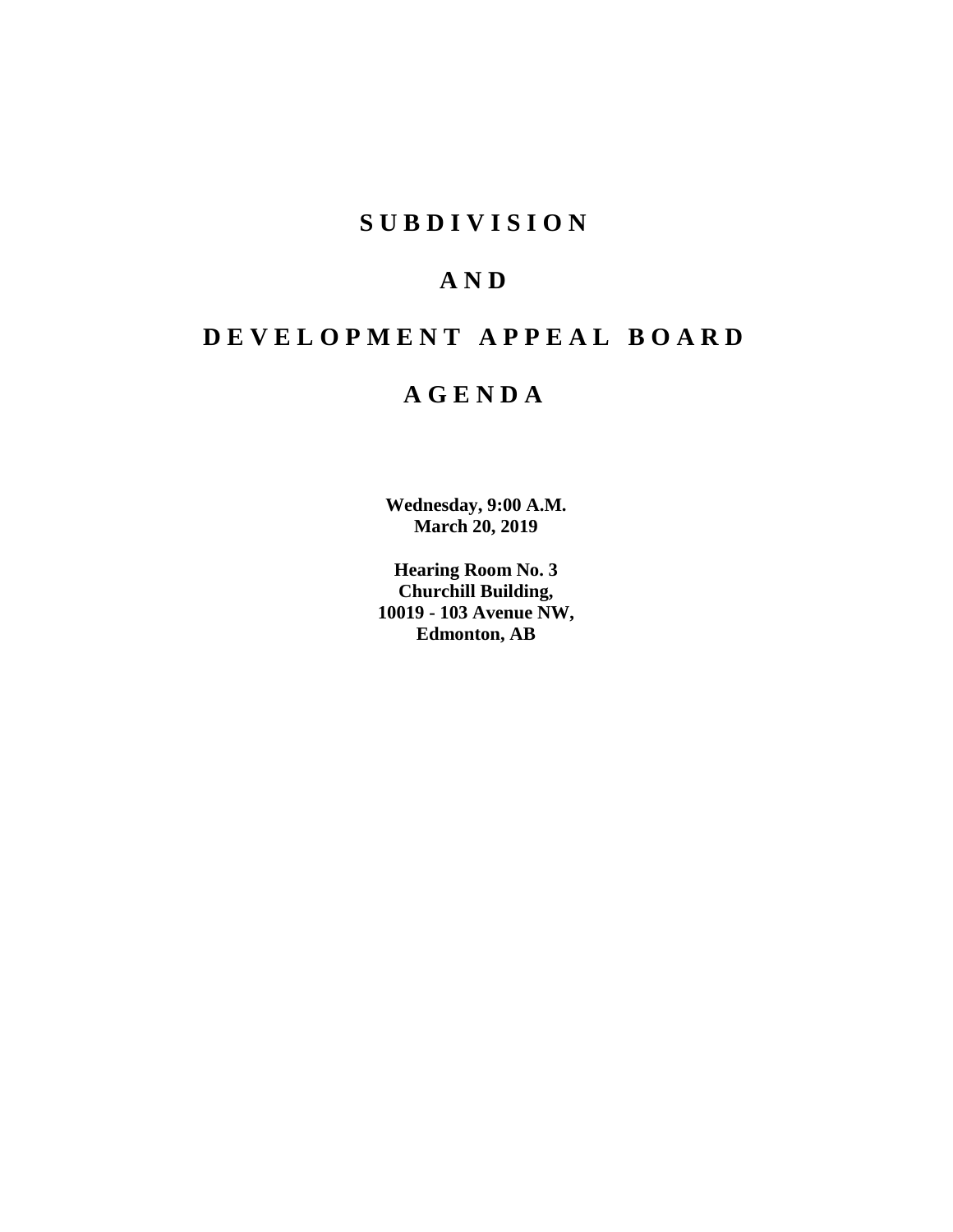## **SUBDIVISION AND DEVELOPMENT APPEAL BOARD HEARING ROOM NO. 3**

| Garage, 6.61m x 4.41m)<br>11521 - 96 Street NW<br>Project No.: 302932958-001<br>$10:30$ A.M.<br>$\mathbf{H}$<br>SDAB-D-19-038<br><b>Store to Minor Alcohol Sales</b><br>11303 - 95 Street NW | SDAB-D-19-037 |                                                                                                                                             |
|----------------------------------------------------------------------------------------------------------------------------------------------------------------------------------------------|---------------|---------------------------------------------------------------------------------------------------------------------------------------------|
|                                                                                                                                                                                              |               | Construct an Accessory Building (detached<br>Garage $(7.62m \times 6.96m)$ and to demolish an<br>existing Accessory Building (rear detached |
|                                                                                                                                                                                              |               |                                                                                                                                             |
|                                                                                                                                                                                              |               |                                                                                                                                             |
|                                                                                                                                                                                              |               | Change the Use from a Convenience Retail                                                                                                    |
| Project No.: 237889353-005                                                                                                                                                                   |               |                                                                                                                                             |
| NOTE:                                                                                                                                                                                        |               | Unless otherwise stated, all references to "Section numbers" refer to<br>the authority under the Edmonton Zoning Bylaw 12800.               |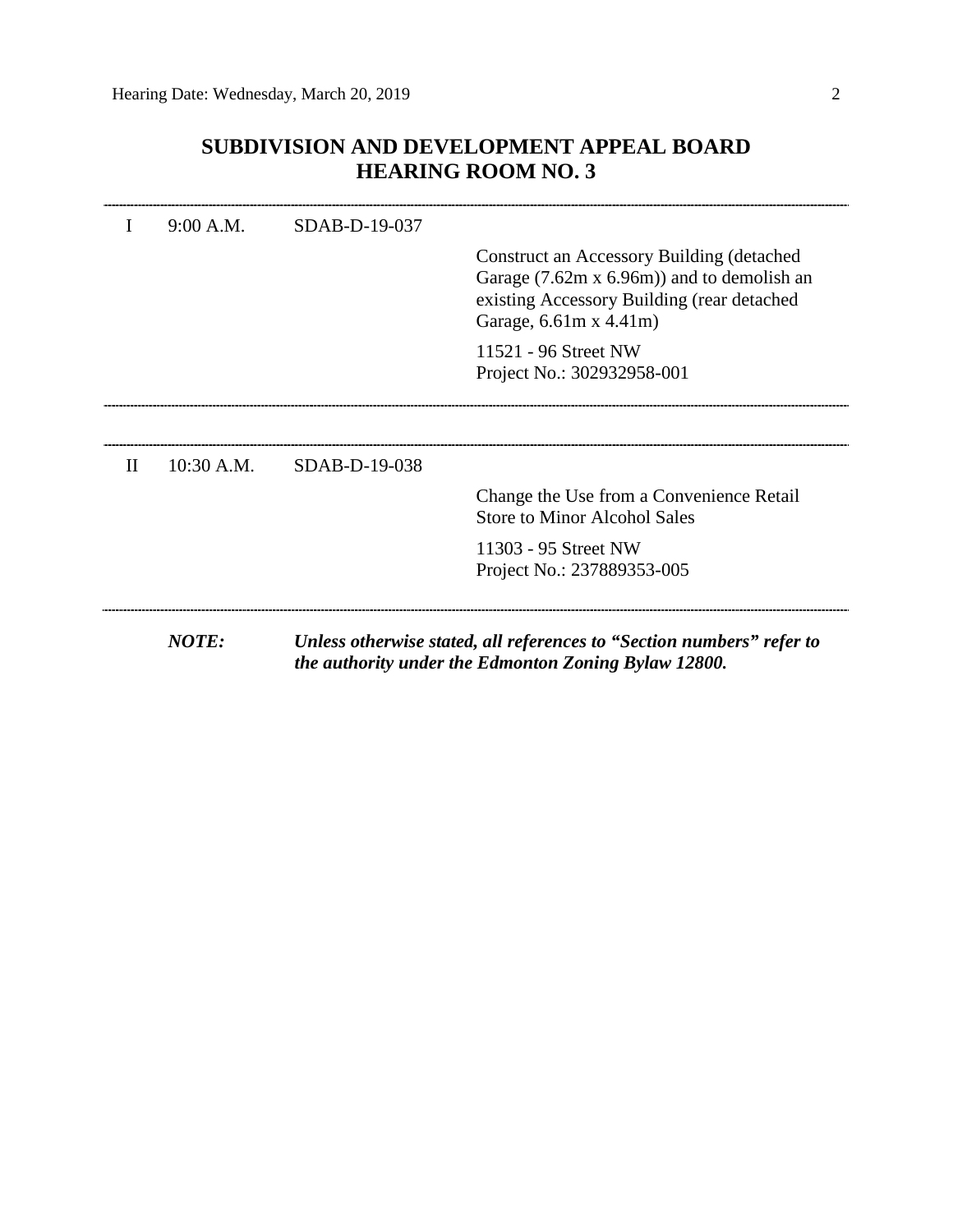| ITEM I: 9:00 A.M. |                                                        | FILE: SDAB-D-19-037                                                                                                                                                   |
|-------------------|--------------------------------------------------------|-----------------------------------------------------------------------------------------------------------------------------------------------------------------------|
|                   | AN APPEAL FROM THE DECISION OF THE DEVELOPMENT OFFICER |                                                                                                                                                                       |
|                   | <b>APPELLANT:</b>                                      |                                                                                                                                                                       |
|                   | <b>APPLICATION NO.:</b>                                | 302932958-001                                                                                                                                                         |
|                   | <b>APPLICATION TO:</b>                                 | <b>Construct an Accessory Building</b><br>(detached Garage (7.62m x 6.96m)) and to<br>demolish an existing Accessory Building<br>(rear detached Garage, 6.61m x 4.41) |
|                   | <b>DECISION OF THE</b><br>DEVELOPMENT AUTHORITY:       | Refused                                                                                                                                                               |
|                   | <b>DECISION DATE:</b>                                  | February 15, 2019                                                                                                                                                     |
|                   | <b>DATE OF APPEAL:</b>                                 | February 21, 2019                                                                                                                                                     |
|                   | <b>MUNICIPAL DESCRIPTION</b><br>OF SUBJECT PROPERTY:   | 11521 - 96 Street NW                                                                                                                                                  |
|                   | <b>LEGAL DESCRIPTION:</b>                              | Plan RN43 Blk 17 Lot 7                                                                                                                                                |
|                   | ZONE:                                                  | RF3 Small Scale Infill Development Zone                                                                                                                               |
|                   | <b>OVERLAY:</b>                                        | <b>MNO Mature Neighbourhood Overlay</b>                                                                                                                               |
|                   | <b>STATUTORY PLAN:</b>                                 | N/A                                                                                                                                                                   |
|                   |                                                        |                                                                                                                                                                       |

### *Grounds for Appeal*

The Appellant provided the following reasons for appealing the decision of the Development Authority:

I wish to appeal the decision of the Development Authority. Given the size and height of the proposed structure the process for permitting always meant that a variance appeal would be required, and I was advised as much by the Development Officer.

On the size of the structure, even with a 2% variance to allow for the 14% footprint of the proposed garage on the site (12% allowed (Reference Section  $140.4.10(a)$ ). The  $14\%$  (20" d x 25" w) proposed structure combined with the house will still be below the 40% of building coverage allowed for in the zone (RF3). This size also keeps it within the limits with regards to property lines & neighbouring properties and as well as the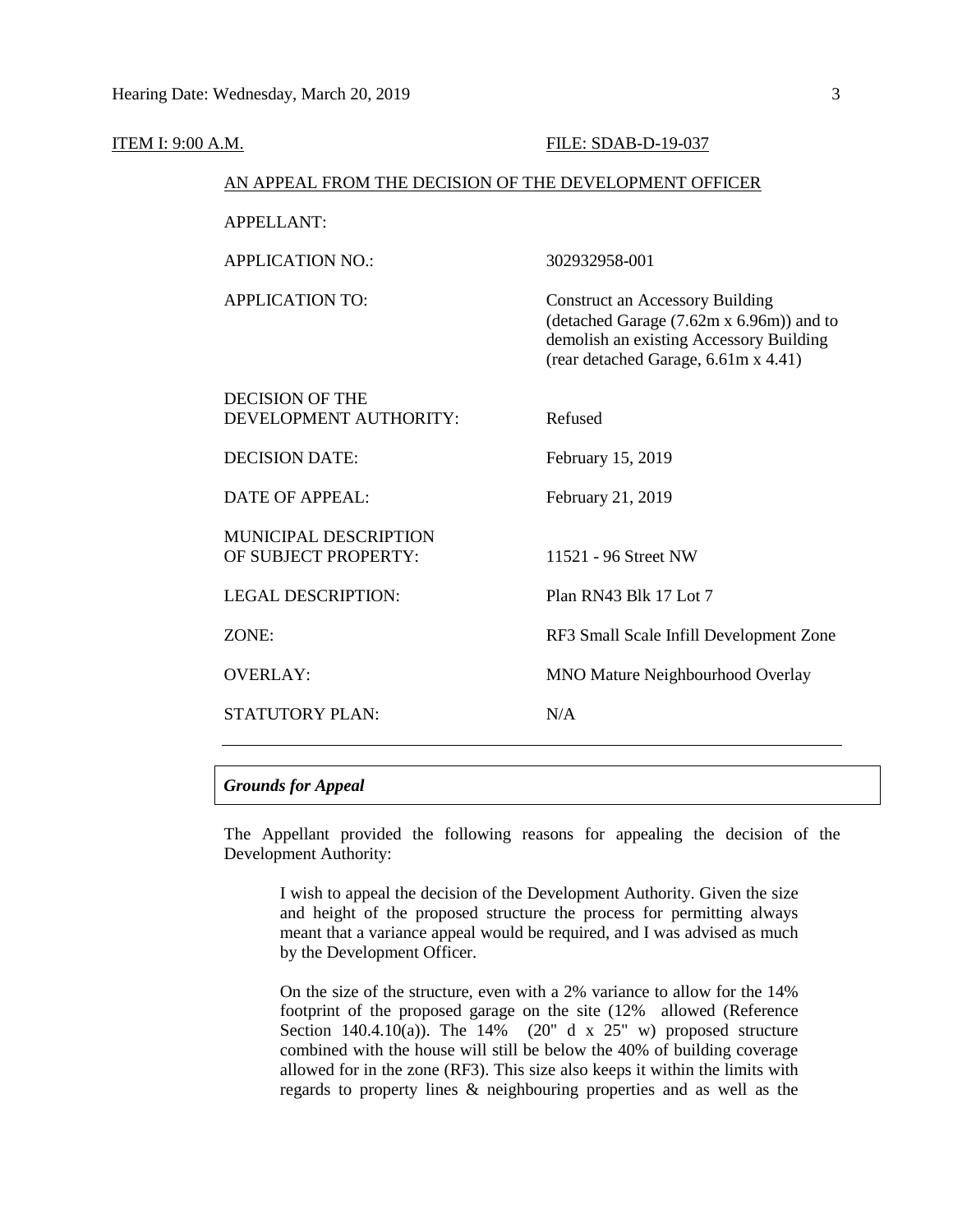|

allowable setback. It is also commensurate with the size of other modern garages within the neighbourhood.

The proposed structure has a height at the peak of 6.1m, which exceeds the 5.8 (Reference 50.3(3)), and has a height at the midpoint of 5.8m which exceeds the 4.3m (Reference 50.3(30)). With regards to the height; there really is no way to reduce the height to the recommended measurements and still realize a building with the utility designed into it. The feasibility of this project depends on the heights as designed to maintain the function the proposed structure.

Specific reasons for the proposed structure:

The existing garage (to be demolished) has rotting walls, as they sit directly on the concrete pad. Outdated construction methods and years of water damage mean that the life cycle of the current garage is at its end, and needs to be replaced.

In contrast to a decaying structure, a new, thoughtfully designed garage will enhance the visual appeal of the back lane, and signal a vibrancy and investment in the neighbourhood. The proposed garage will require the removal of a diseased tree (on our property), and allow for some landscaping in the lane that will clean-up and renew/ enhance the lane area. A mature tree on a neighbouring property (which overhangs onto our property) will be offered to be pruned at our expense to be kept healthy and compliment the proposed garage. This tree will provide some 'green' camouflage on the north side of the building.

Because the proposed garage faces east/ west, the 20ft height should not block the sun for any neighboring properties. So there will be no negative or material affects to the neighboring properties.

The proposed garage will feature space for two full sized vehicles (where the current structure can only park one). This provides a little bit of enhanced vehicle security (we have had one vehicle broken into, and one licence plate stolen in the last 6 months), and has the added benefit of taking two cars off the street (which on 96th is one side only parking on the opposite side of the street). Other enhancements include 'motion-detector' exterior lights facing the lane (east) to discourage nocturnal activities and increase security in the general vicinity of the garage.

The proposed replacement garage will have a upper floor, that creates some additional space, that in this instance will be used for a Artists studio. This involves some drawing, painting, and other creative activities.

If need be, I would qualify these 'Creative Activities' as a 'Minor Home Based Business', insofar as the house is principally a domestic residence, has less than one business associated visit per-day, is not detectable from the exterior and has no non-resident employees. And if such thing is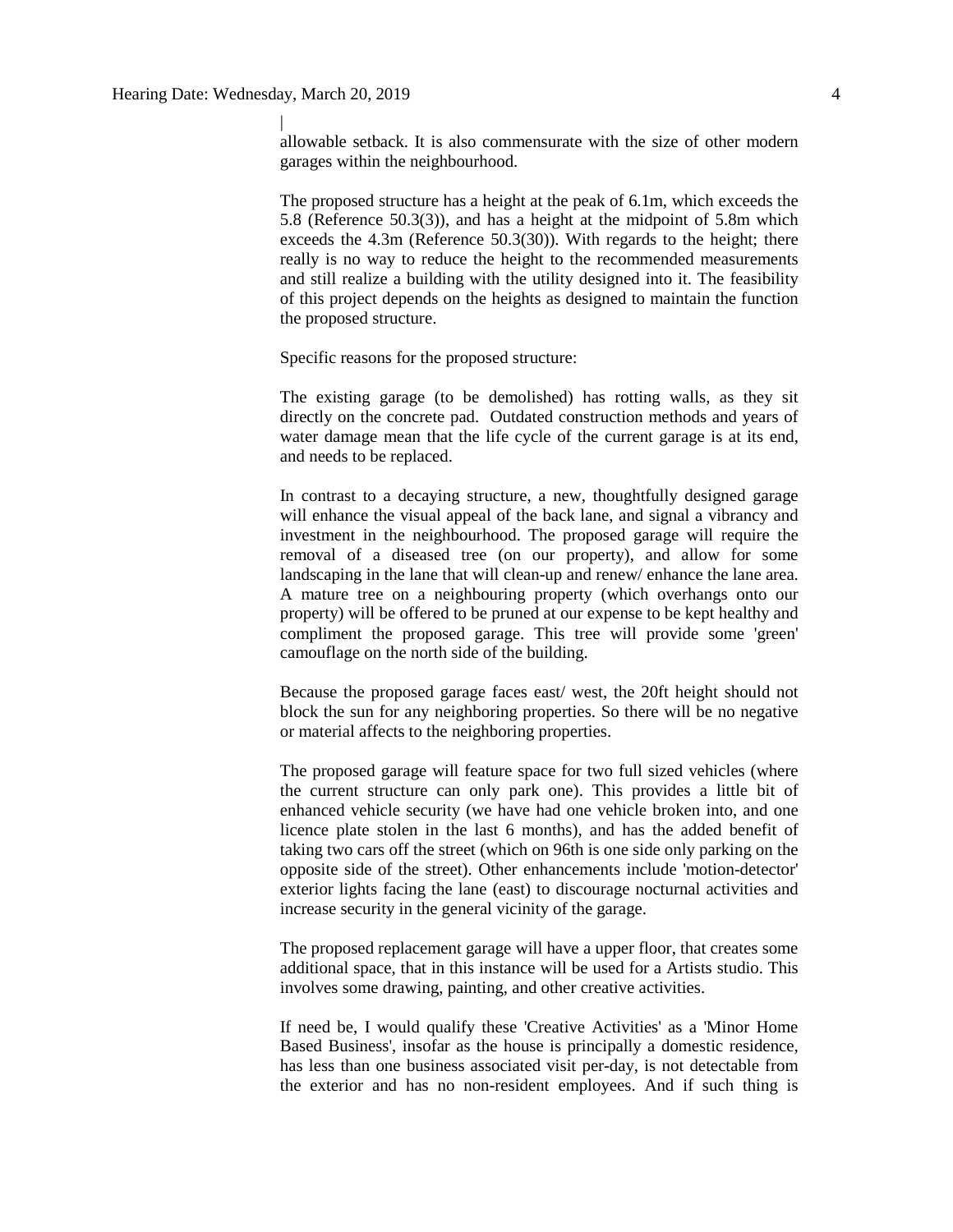desired I would be happy to apply for a business licence and home based business permit.

Electricity will be routed to the garage, while heating will be provided by a high-efficacy wood pellet stove. With the overhead lines for electricity and data being re-routed to the house via underground conduit.

The electrical system will be upgraded so that solar panels might be added at some future date if desired. [unedited]

#### *General Matters*

## **Appeal Information:**

The *Municipal Government Act*, RSA 2000, c M-26 states the following:

#### **Grounds for Appeal**

**685(1)** If a development authority

- (a) fails or refuses to issue a development permit to a person,
- (b) issues a development permit subject to conditions, or
- (c) issues an order under section 645,

the person applying for the permit or affected by the order under section 645 may appeal to the subdivision and development appeal board.

#### **Appeals**

**686(1)** A development appeal to a subdivision and development appeal board is commenced by filing a notice of the appeal, containing reasons, with the board,

- (a) in the case of an appeal made by a person referred to in section 685(1)
	- (i) with respect to an application for a development permit,
		- (A) within 21 days after the date on which the written decision is given under section 642, […]

### **Hearing and Decision**

**687(3)** In determining an appeal, the subdivision and development appeal board

…

(a.1) must comply with the land use policies;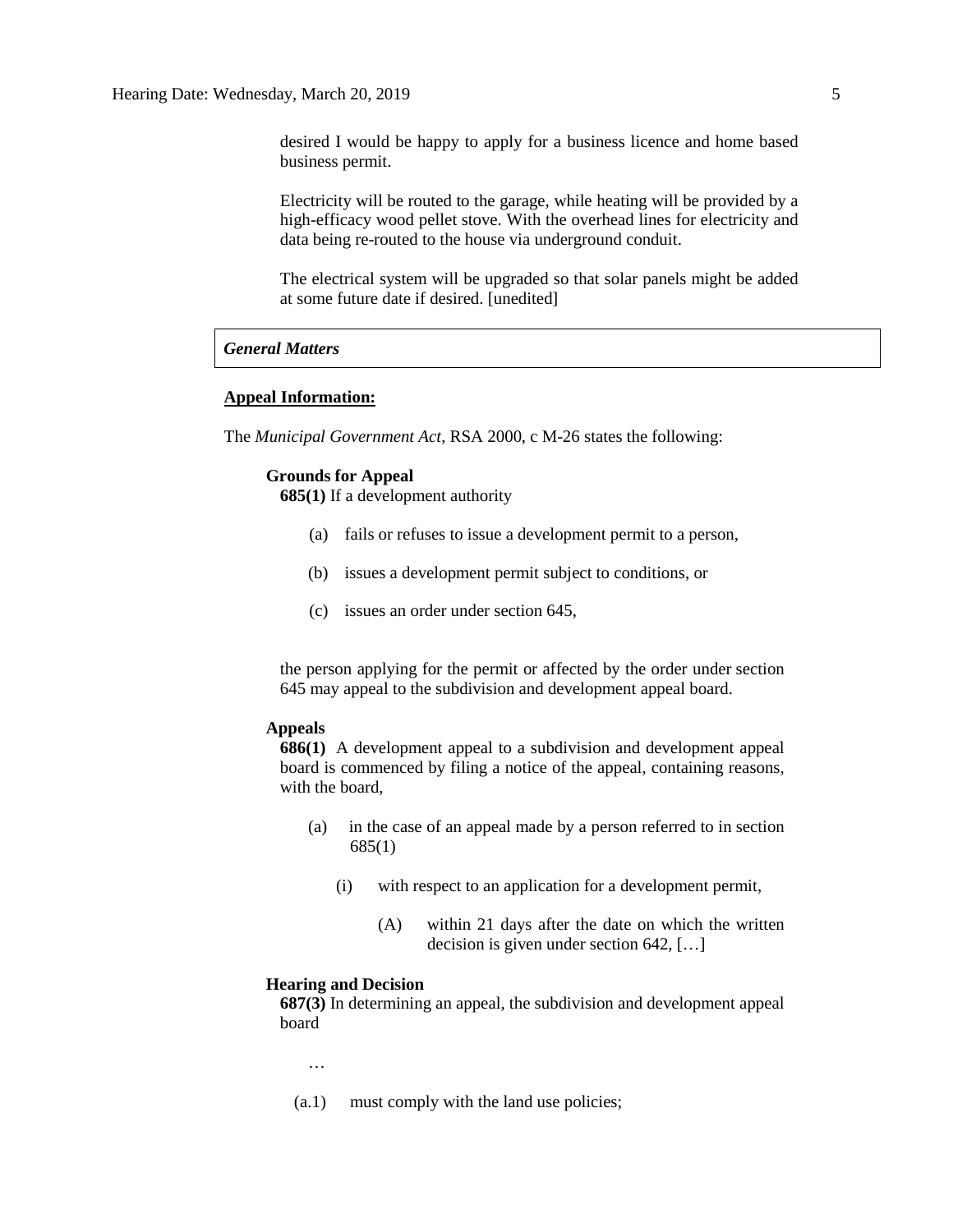- (a.2) subject to section 638, must comply with any applicable statutory plans;
- (a.3) subject to clauses (a.4) and (d), must comply with any land use bylaw in effect;
- (a.4) must comply with the applicable requirements of the regulations under the Gaming, Liquor and Cannabis Act respecting the location of premises described in a cannabis licence and distances between those premises and other premises;
	- …
	- (c) may confirm, revoke or vary the order, decision or development permit or any condition attached to any of them or make or substitute an order, decision or permit of its own;
	- (d) may make an order or decision or issue or confirm the issue of a development permit even though the proposed development does not comply with the land use bylaw if, in its opinion,
		- (i) the proposed development would not
			- (A) unduly interfere with the amenities of the neighbourhood, or
			- (B) materially interfere with or affect the use, enjoyment or value of neighbouring parcels of land,
		- and
		- (ii) the proposed development conforms with the use prescribed for that land or building in the land use bylaw.

#### **General Provisions from the** *Edmonton Zoning Bylaw:*

Under section 140.2(10), **Single Detached Housing** is a **Permitted Use** in the **(RF3) Small Scale Infill Development Zone.**

Section 140.1 states that the **General Purpose** of the **(RF3) Small Scale Infill Development Zone** is:

to provide for Single Detached Housing and Semi-detached Housing while allowing small-scale conversion and infill redevelopment to buildings containing up to four principal Dwellings under certain conditions, including Secondary Suites and Garden Suites.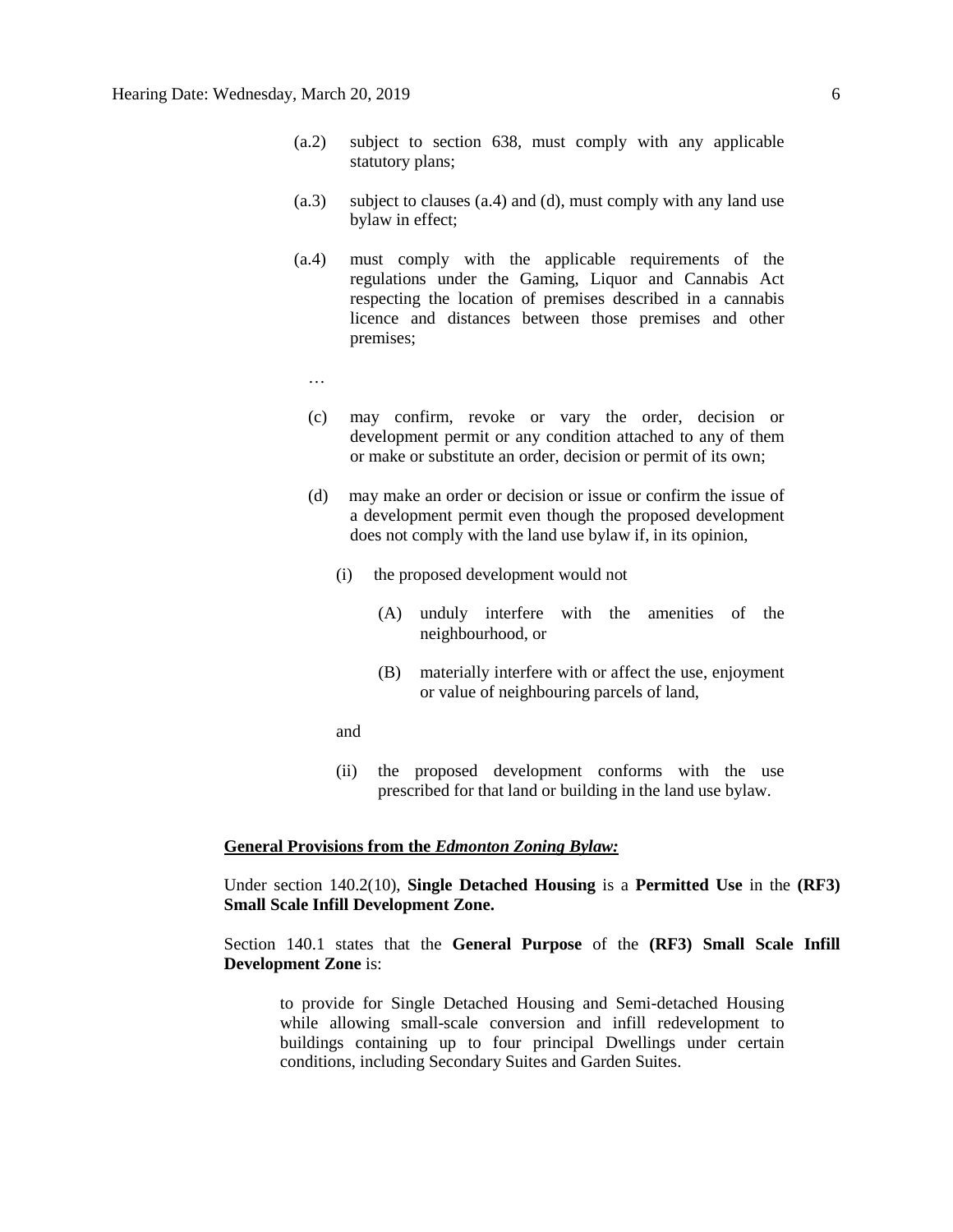Section 814.1 states that the **General Purpose** of the **Mature Neighbourhood Overlay** is:

to regulate residential development in Edmonton's mature residential neighbourhoods, while responding to the context of surrounding development, maintaining the pedestrian-oriented design of the streetscape, and to provide an opportunity for consultation by gathering input from affected parties on the impact of a proposed variance to the Overlay regulations.

Under section 6.1, **Accessory** means "when used to describe a Use or building, a Use or building naturally or normally incidental, subordinate, and devoted to the principal Use or building, and located on the same lot or Site."

Under section 6.1, **Garage** means "an Accessory building, or part of a principal building designed and used primarily for the storage of motor vehicles and includes a carport."

#### *Height*

Section 50.3(3) states in part: "an Accessory building or structure shall not exceed 4.3 metres in Height.

Section  $52(2)(c)$  states:

Where the maximum Height as determined by Section 52.1 is measured to the midpoint, the ridge line of the roof shall not extend more than 1.5 metres above the maximum permitted building Height of the Zone or overlay, or in the case of a Garden Suite the maximum permitted building Height in accordance with Section 87 of this Bylaw.

Under section 6.1, **Height** means "a vertical distance between two points."

### **Development Officer's Determination**

Height (to midpoint) - The Accessory Building (rear detached Garage) is 5.8m in Height, instead of 4.3m. (Reference Section 50.3(3))

Height (to peak) - The Accessory Building (rear detached Garage) is 6.1m in Height, instead of 5.8m. (Reference Section 50.3(3))

#### *Site Coverage*

Section 140.4(10)(a) states the Maximum Site Coverage shall be as follows:

|                     | Principal   Accessory   Principal |          | Total    |
|---------------------|-----------------------------------|----------|----------|
| Dwelling   building |                                   | building | Site     |
| $\ell$ building     |                                   | with     | Coverage |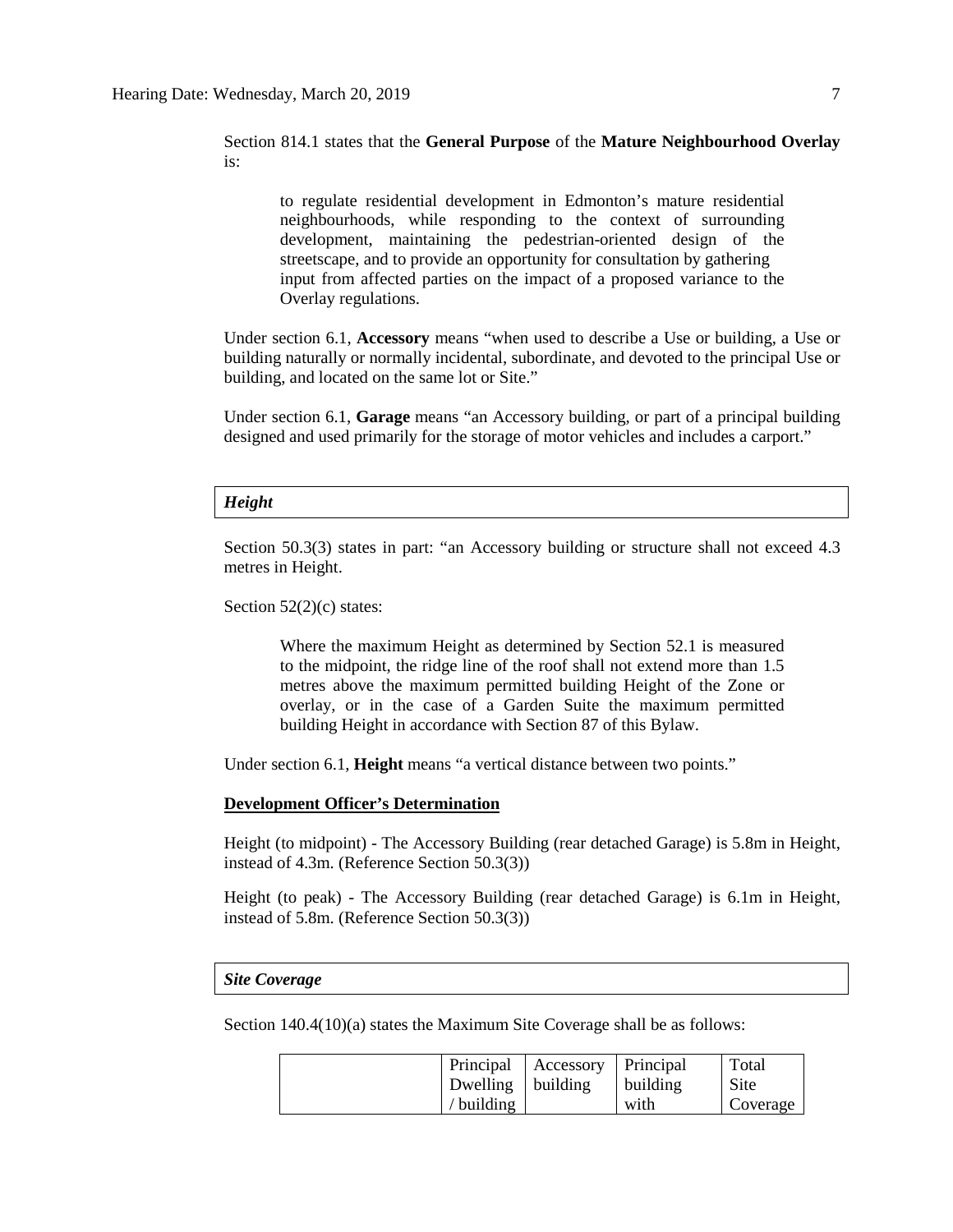|                            |     | attached<br>Garage |     |
|----------------------------|-----|--------------------|-----|
|                            |     |                    |     |
| a. Single Detached   28%   | 12% | 40%                | 40% |
| <b>Site</b><br>Housing $-$ |     |                    |     |
| greater than 300 m2        |     |                    |     |

Under section 6.1, **Site Coverage** means:

the total horizontal area of all buildings or structures on a Site which are located at or higher than [1.0](javascript:void(0);) m above Grade, including Accessory buildings or Structures, calculated by perpendicular projection onto a horizontal plane from one point located at an infinite distance above all buildings and structures on the Site. This definition shall not include:

- a. steps, eaves, cornices, and similar projections;
- b. driveways, aisles and parking lots unless they are part of a Parking Garage which extends  $1.0 \text{ m}$  $1.0 \text{ m}$  or more above Grade; or
- c. unenclosed inner and outer courts, terraces and patios where these are less than  $1.0 \text{ m}$  $1.0 \text{ m}$  above Grade.

## **Development Officer's Determination**

Site Coverage - The Accessory Building (rear detached Garage) covers 14% of the site instead of 12%. (Reference Section 140.4.10(a))

### Notice to Applicant/Appellant

Provincial legislation requires that the Subdivision and Development Appeal Board issue its official decision in writing within fifteen days of the conclusion of the hearing.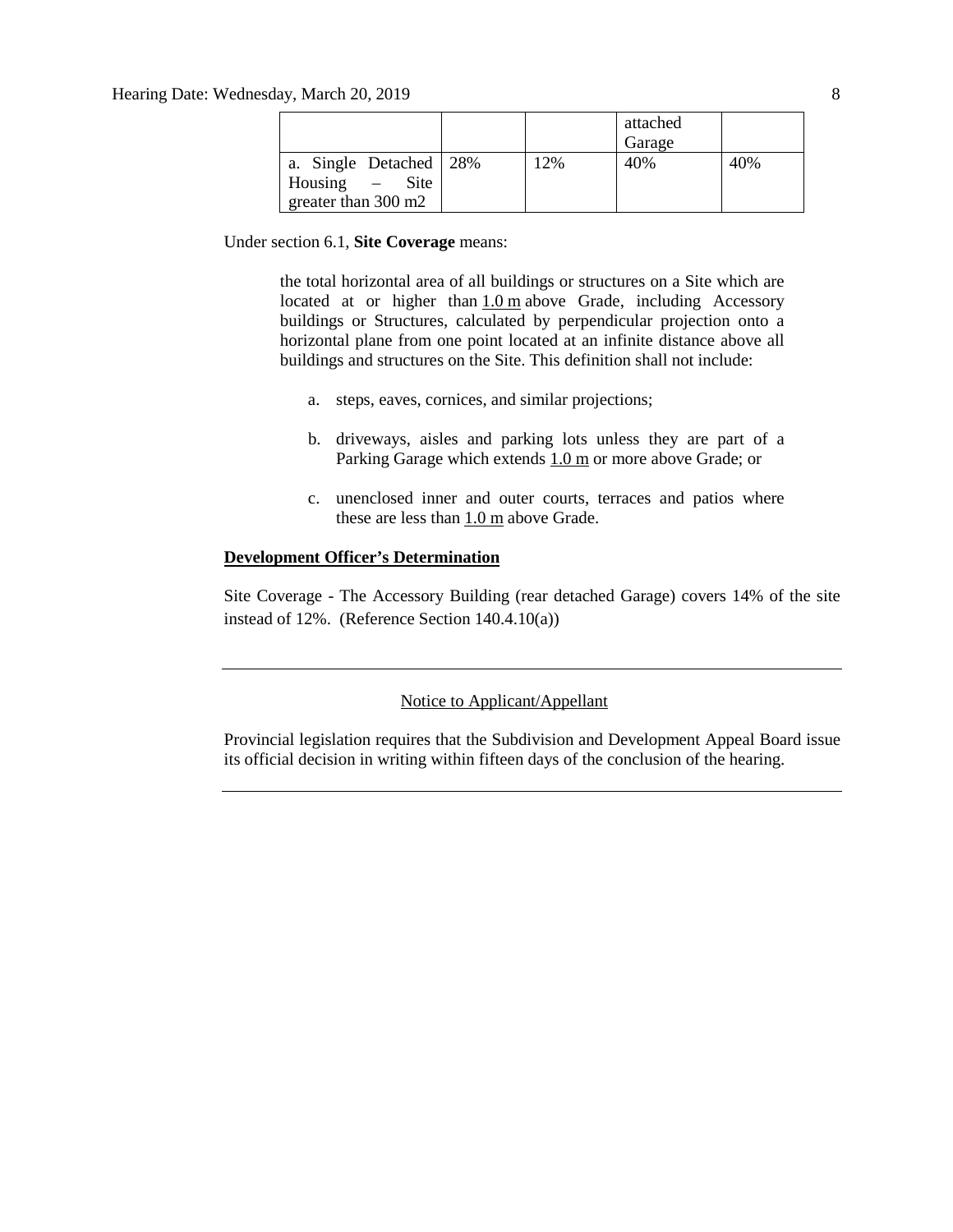|                                                                                                                                                          |                   |                        |                                | Project Number: 302932958-001                                                                                                    |                                              |
|----------------------------------------------------------------------------------------------------------------------------------------------------------|-------------------|------------------------|--------------------------------|----------------------------------------------------------------------------------------------------------------------------------|----------------------------------------------|
| <b><i><u><u>monton</u></u></i></b>                                                                                                                       |                   |                        |                                | <b>Application Date:</b><br>Printed:                                                                                             | JAN 18, 2019<br>February 15, 2019 at 3:27 PM |
|                                                                                                                                                          |                   | <b>Application for</b> |                                | Page:                                                                                                                            | $1$ of $2$                                   |
|                                                                                                                                                          |                   |                        | <b>Home Improvement Permit</b> |                                                                                                                                  |                                              |
| This document is a Development Permit Decision for the development application described below.                                                          |                   |                        |                                |                                                                                                                                  |                                              |
| Applicant                                                                                                                                                |                   |                        |                                | Property Address(es) and Legal Description(s)                                                                                    |                                              |
|                                                                                                                                                          |                   |                        | 11521 - 96 STREET NW           |                                                                                                                                  |                                              |
|                                                                                                                                                          |                   |                        | Plan RN43 Blk 17 Lot 7         |                                                                                                                                  |                                              |
|                                                                                                                                                          |                   |                        |                                |                                                                                                                                  |                                              |
|                                                                                                                                                          |                   |                        |                                |                                                                                                                                  |                                              |
|                                                                                                                                                          |                   |                        |                                |                                                                                                                                  |                                              |
| <b>Scope of Application</b><br>To construct an Accessory Building (detached Garage (7.62m x 6.96m)) and to demolish an existing Accessory Building (rear |                   |                        |                                |                                                                                                                                  |                                              |
| detached Garage, 6.61m x 4.41).                                                                                                                          |                   |                        |                                |                                                                                                                                  |                                              |
| <b>Permit Details</b>                                                                                                                                    |                   |                        |                                |                                                                                                                                  |                                              |
| Class Of Permit: Class B                                                                                                                                 |                   |                        | Site Area (sq. m.): 367.71     |                                                                                                                                  |                                              |
| Stat. Plan Overlay/Annex Area: Mature Neighbourhood<br>Overlay                                                                                           |                   |                        |                                |                                                                                                                                  |                                              |
| I/We certify that the above noted details are correct.                                                                                                   |                   |                        |                                |                                                                                                                                  |                                              |
|                                                                                                                                                          |                   |                        |                                |                                                                                                                                  |                                              |
| Applicant signature:                                                                                                                                     |                   |                        |                                |                                                                                                                                  |                                              |
| <b>Development Application Decision</b><br>Refused                                                                                                       |                   |                        |                                |                                                                                                                                  |                                              |
| Issue Date: Feb 15, 2019 Development Authority: LAI, ECHO                                                                                                |                   |                        |                                |                                                                                                                                  |                                              |
|                                                                                                                                                          |                   |                        |                                |                                                                                                                                  |                                              |
| <b>Reason for Refusal</b>                                                                                                                                |                   |                        |                                |                                                                                                                                  |                                              |
| (3))                                                                                                                                                     |                   |                        |                                | Height (to midpoint) - The Accessory Building (rear detached Garage) is 5.8m in Height, instead of 4.3m. (Reference Section 50.3 |                                              |
|                                                                                                                                                          |                   |                        |                                | Height (to peak) - The Accessory Building (rear detached Garage) is 6.1m in Height, isntead of 5.8m. (Reference Section 50.3(3)) |                                              |
|                                                                                                                                                          |                   |                        |                                | Site Coverage - The Accessory Building (rear detached Garage) covers 14% of the site instead of 12%. (Reference Section          |                                              |
| 140.4.10(a)                                                                                                                                              |                   |                        |                                |                                                                                                                                  |                                              |
|                                                                                                                                                          |                   |                        |                                |                                                                                                                                  |                                              |
| <b>Rights of Appeal</b>                                                                                                                                  |                   |                        |                                |                                                                                                                                  |                                              |
| through 689 of the Municipal Government Act.                                                                                                             |                   |                        |                                | The Applicant has the right of appeal within 21 days after the date on which the decision is made, as outlined in Section 683    |                                              |
| <b>Building Permit Decision</b>                                                                                                                          |                   |                        |                                |                                                                                                                                  |                                              |
| Refused                                                                                                                                                  |                   |                        |                                |                                                                                                                                  |                                              |
| Fees                                                                                                                                                     |                   |                        |                                |                                                                                                                                  |                                              |
|                                                                                                                                                          | <b>Fee Amount</b> | <b>Amount Paid</b>     | Receipt#                       | <b>Date Paid</b>                                                                                                                 |                                              |
| <b>Development Application Fee</b>                                                                                                                       | \$118.00          | \$118.00               | 05598234                       | Jan 18, 2019                                                                                                                     |                                              |
| <b>Building Permit Fee (Demolition)</b>                                                                                                                  | \$110.00          | \$110.00               | 05598234                       | Jan 18, 2019                                                                                                                     |                                              |
| Safety Codes Fee                                                                                                                                         | \$8.80            | \$8.80                 | 05598234                       | Jan 18, 2019                                                                                                                     |                                              |
| <b>Building Permit Fee (Accessory</b><br>Building)                                                                                                       | \$110.00          | \$110.00               | 05598234                       | Jan 18, 2019                                                                                                                     |                                              |
|                                                                                                                                                          |                   | THIS IS NOT A PERMIT   |                                |                                                                                                                                  |                                              |
|                                                                                                                                                          |                   |                        |                                |                                                                                                                                  |                                              |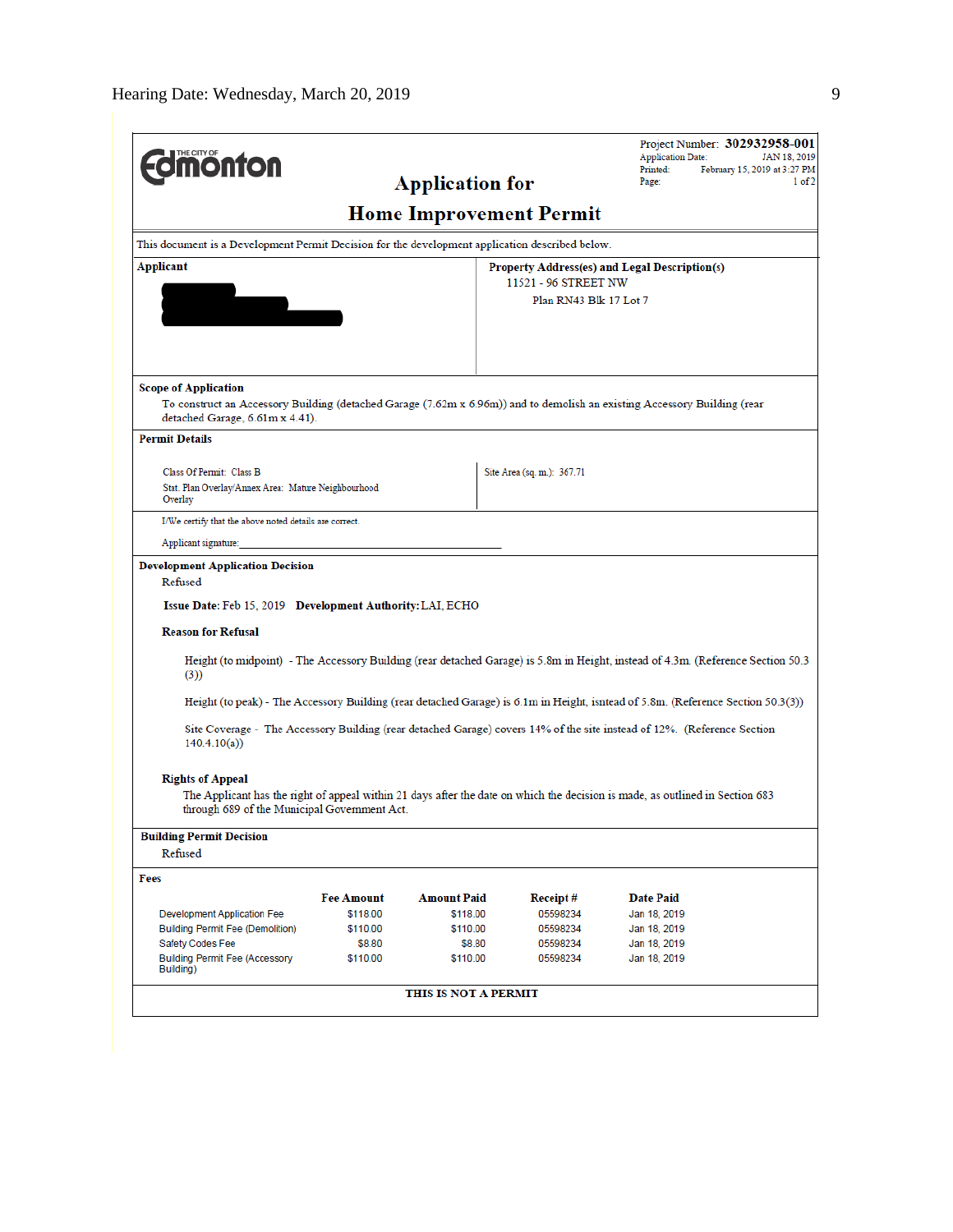| <b>Edimonton</b>          |                                | <b>Application for</b> |          | <b>Application Date:</b><br>Printed:<br>Page: | Project Number: 302932958-001<br>JAN 18, 2019<br>February 15, 2019 at 3:27 PM<br>$2$ of $2\,$ |  |
|---------------------------|--------------------------------|------------------------|----------|-----------------------------------------------|-----------------------------------------------------------------------------------------------|--|
|                           | <b>Home Improvement Permit</b> |                        |          |                                               |                                                                                               |  |
| Fees                      |                                |                        |          |                                               |                                                                                               |  |
| <b>Total GST Amount:</b>  | <b>Fee Amount</b><br>\$0.00    | <b>Amount Paid</b>     | Receipt# | <b>Date Paid</b>                              |                                                                                               |  |
| <b>Totals for Permit:</b> | \$346.80                       | \$346.80               |          |                                               |                                                                                               |  |
|                           |                                |                        |          |                                               |                                                                                               |  |
|                           |                                |                        |          |                                               |                                                                                               |  |
|                           |                                |                        |          |                                               |                                                                                               |  |
|                           |                                |                        |          |                                               |                                                                                               |  |
|                           |                                |                        |          |                                               |                                                                                               |  |
|                           |                                |                        |          |                                               |                                                                                               |  |
|                           |                                |                        |          |                                               |                                                                                               |  |
|                           |                                |                        |          |                                               |                                                                                               |  |
|                           |                                |                        |          |                                               |                                                                                               |  |
|                           |                                |                        |          |                                               |                                                                                               |  |
|                           |                                |                        |          |                                               |                                                                                               |  |
|                           |                                |                        |          |                                               |                                                                                               |  |
|                           |                                |                        |          |                                               |                                                                                               |  |
|                           |                                |                        |          |                                               |                                                                                               |  |
|                           |                                |                        |          |                                               |                                                                                               |  |
|                           |                                |                        |          |                                               |                                                                                               |  |
|                           |                                |                        |          |                                               |                                                                                               |  |
|                           |                                |                        |          |                                               |                                                                                               |  |
|                           |                                |                        |          |                                               |                                                                                               |  |
|                           |                                |                        |          |                                               |                                                                                               |  |
|                           |                                |                        |          |                                               |                                                                                               |  |
|                           |                                | THIS IS NOT A PERMIT   |          |                                               |                                                                                               |  |
|                           |                                |                        |          |                                               |                                                                                               |  |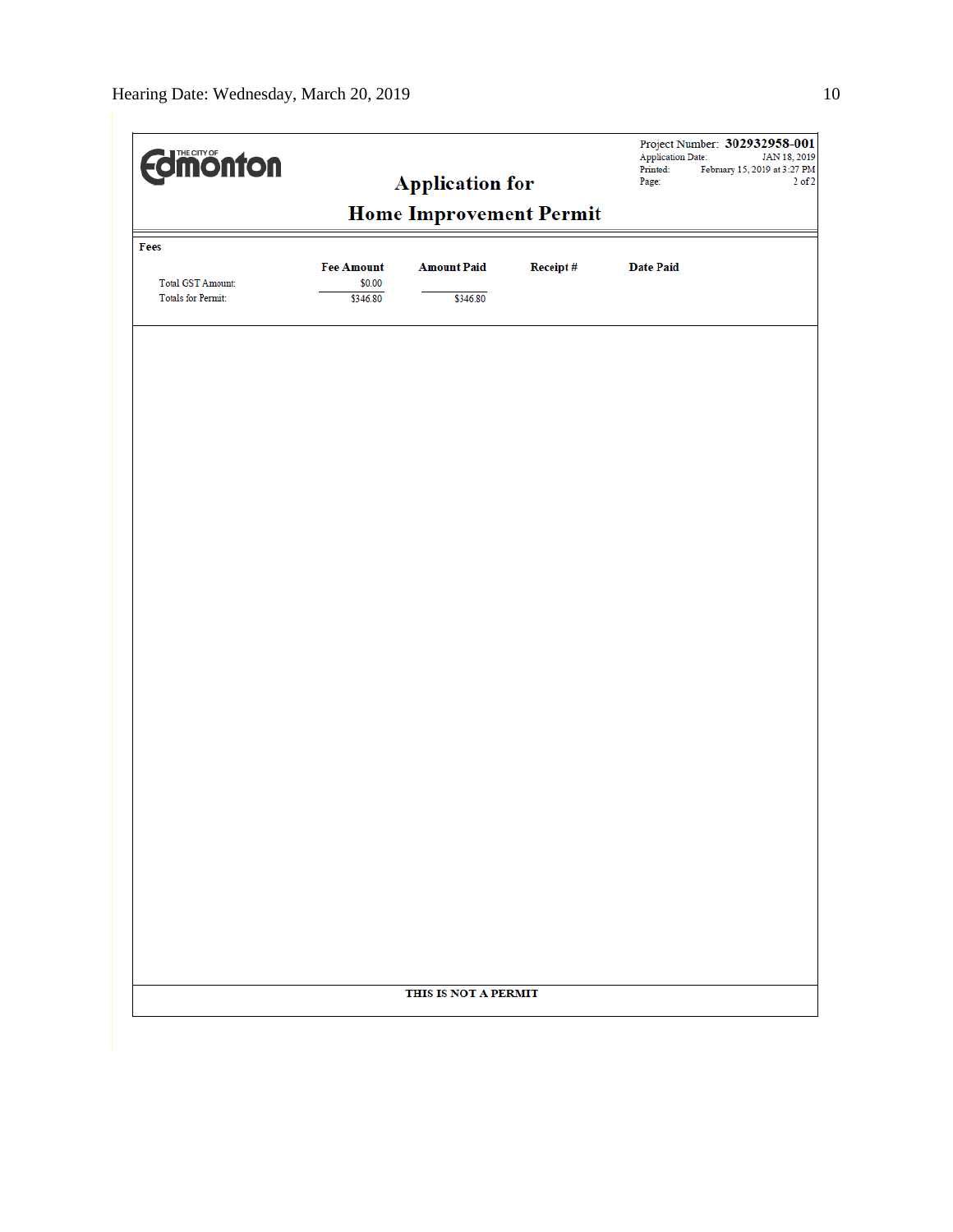

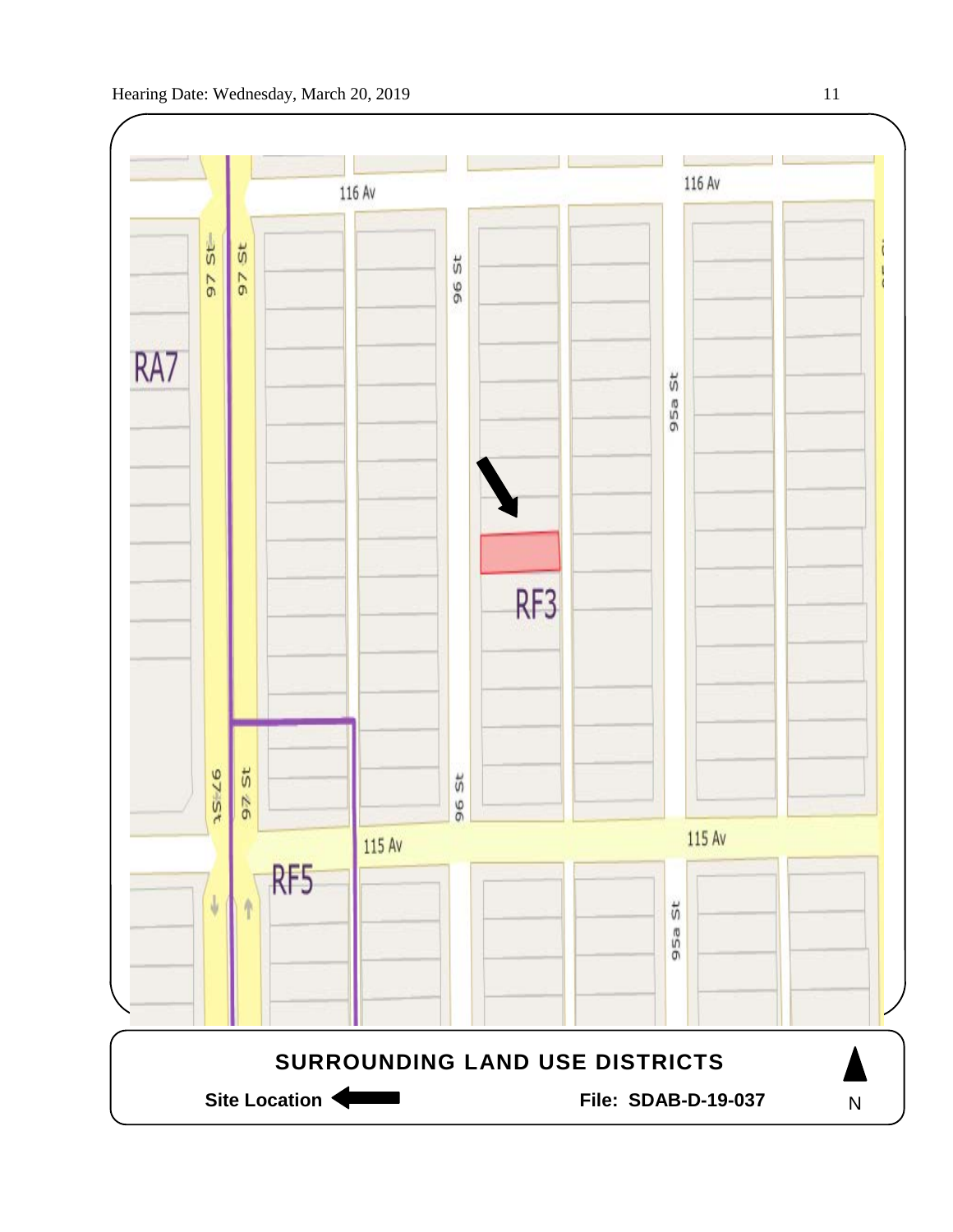| AN APPEAL FROM THE DECISION OF THE DEVELOPMENT OFFICER |                                                                           |
|--------------------------------------------------------|---------------------------------------------------------------------------|
| <b>APPELLANT:</b>                                      |                                                                           |
| <b>APPLICATION NO.:</b>                                | 237889353-005                                                             |
| <b>APPLICATION TO:</b>                                 | Change the Use from a Convenience<br>Retail Store to Minor Alcohol Sales. |
| <b>DECISION OF THE</b><br>DEVELOPMENT AUTHORITY:       | Refused                                                                   |
| <b>DECISION DATE:</b>                                  | February 4, 2019                                                          |
| DATE OF APPEAL:                                        | February 25, 2019                                                         |
| <b>MUNICIPAL DESCRIPTION</b><br>OF SUBJECT PROPERTY:   | 11303 - 95 Street NW                                                      |
| <b>LEGAL DESCRIPTION:</b>                              | Plan RN43 Blk 29 Lot 1                                                    |
| ZONE:                                                  | <b>CB1</b> Low Intensity Business Zone                                    |
| <b>OVERLAY:</b>                                        | Secondhand Stores and Pawn Stores<br>Overlay $(n/a)$                      |
| <b>STATUTORY PLAN:</b>                                 | n/a                                                                       |

## *Grounds for Appeal*

The Appellant provided the following reasons for appealing the decision of the Development Authority:

I, Nahom Weldemariam, am the owner and applicant in the above noted matter.

In December of 2018, I applied for a liquor license to Alberta Gaming and Liquor Commission (AGLC), and it is been posted on AGLC website for 21 days if there is any objections from the community on the proposed development, however there was no any objections and AGLC approved it for Minor Alcohol Sales. Although Application for Development permit was submitted on Jan 16, 2019 to the city of Edmonton and the proposed development was refused because of the reason stated on section 85.1 " Any Major Alcohol Sales or Minor Alcohol sales shall not be located within 500 meters from any other Major Alcohol or Minor Alcohol Sales". somewhat further distant from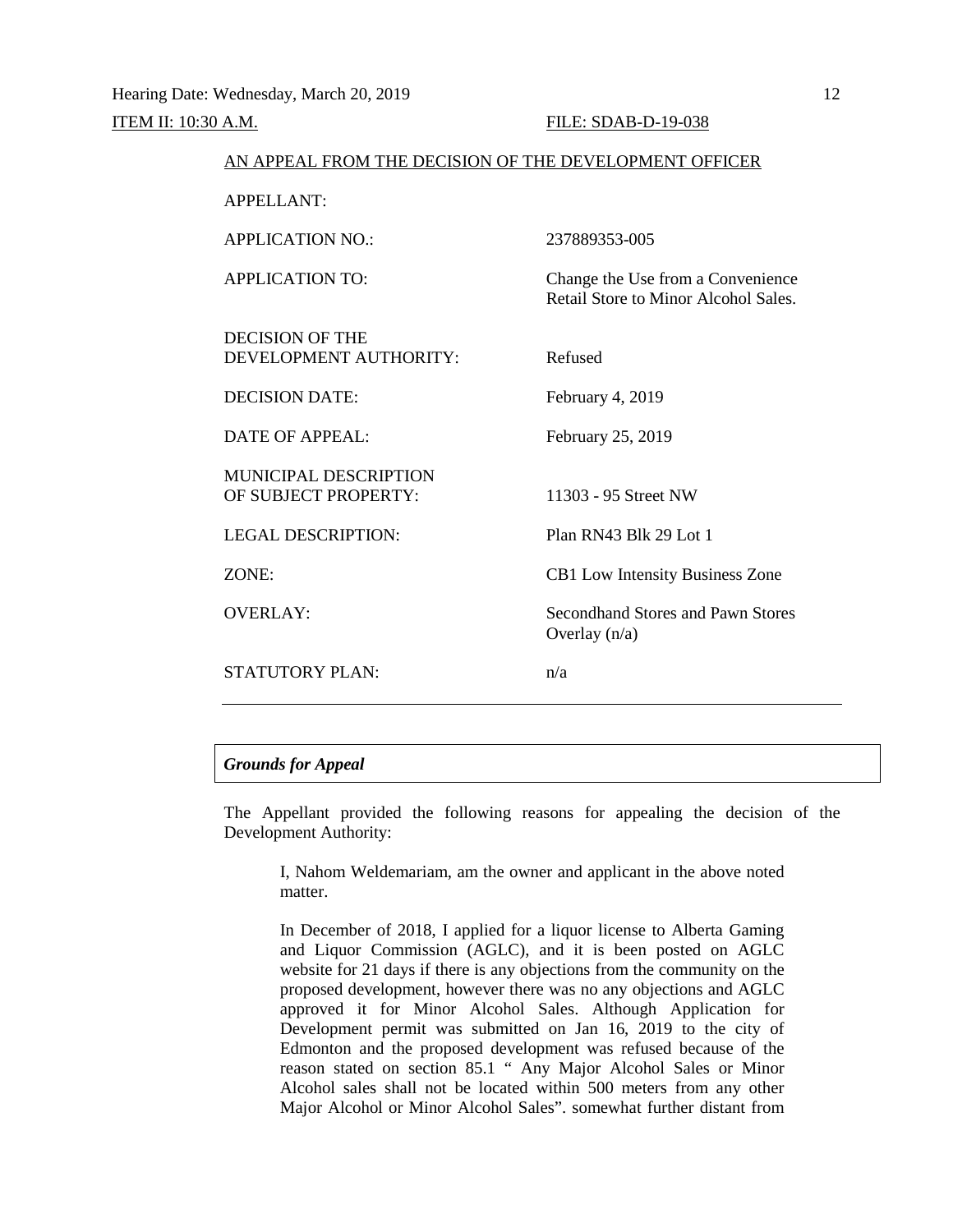the whose Permit causes our location to be offside the Regulation. Notwithstanding the obvious merit in a variance being granted to Grounds for Appeal I am required to approach the Board for assistance. Accordingly, I hereby appeal the referenced refusal on the following grounds:

- 1. It remains the case that:
	- a) The proposed development is a Permitted Use in the Low Intensity Business zone.
	- b) The site of the proposed development is outside of the boundary that is listed on section 85.
	- c) The proposed development is separated from the other liquor store by at least 3 blocks.
	- d) The proposed development cannot and will not unduly interfere with the amenities of the neighborhood, or materially interfere with or affect the use, enjoyment or value of neighboring parcels of land.
- 2. The distance between the proposed development location and the other liquor store is around 490 meters apart.
- 3. Notwithstanding subsection 85(1), a Major Alcohol Sales or Minor Alcohol Sales may be located less than 500 m from any other Major Alcohol Sales or Minor Alcohol Sales if all the following regulations are met:
	- a) The Major Alcohol Sales or Minor Alcohol Sales are located on separate Sites;
	- b) The Major Alcohol Sales or Minor Alcohol Sales are located outside the boundary shown in Appendix 1 to Section 85; and
	- c) At least one of the Major Alcohol Sales or Minor Alcohol Sales is located on a Site greater than 2.5 ha in size that is zoned CSCa, UVCa, GVC, TC-C, DC1, DC2, CSC, CB1, CB2, CHY, CO or CB3.
- 4. As noted above, the proposed development is located in a separate site than the other Liquor Store. I also reviewed the boundary referenced in Appendix 1 to Section 85, and identified that the proposed development is outside this boundary. Finally, all three Sites with alcohol sales – including the proposed Major Alcohol Sales Use – are located on Sites greater than 2.5 hectares in size, and all are zoned CB1.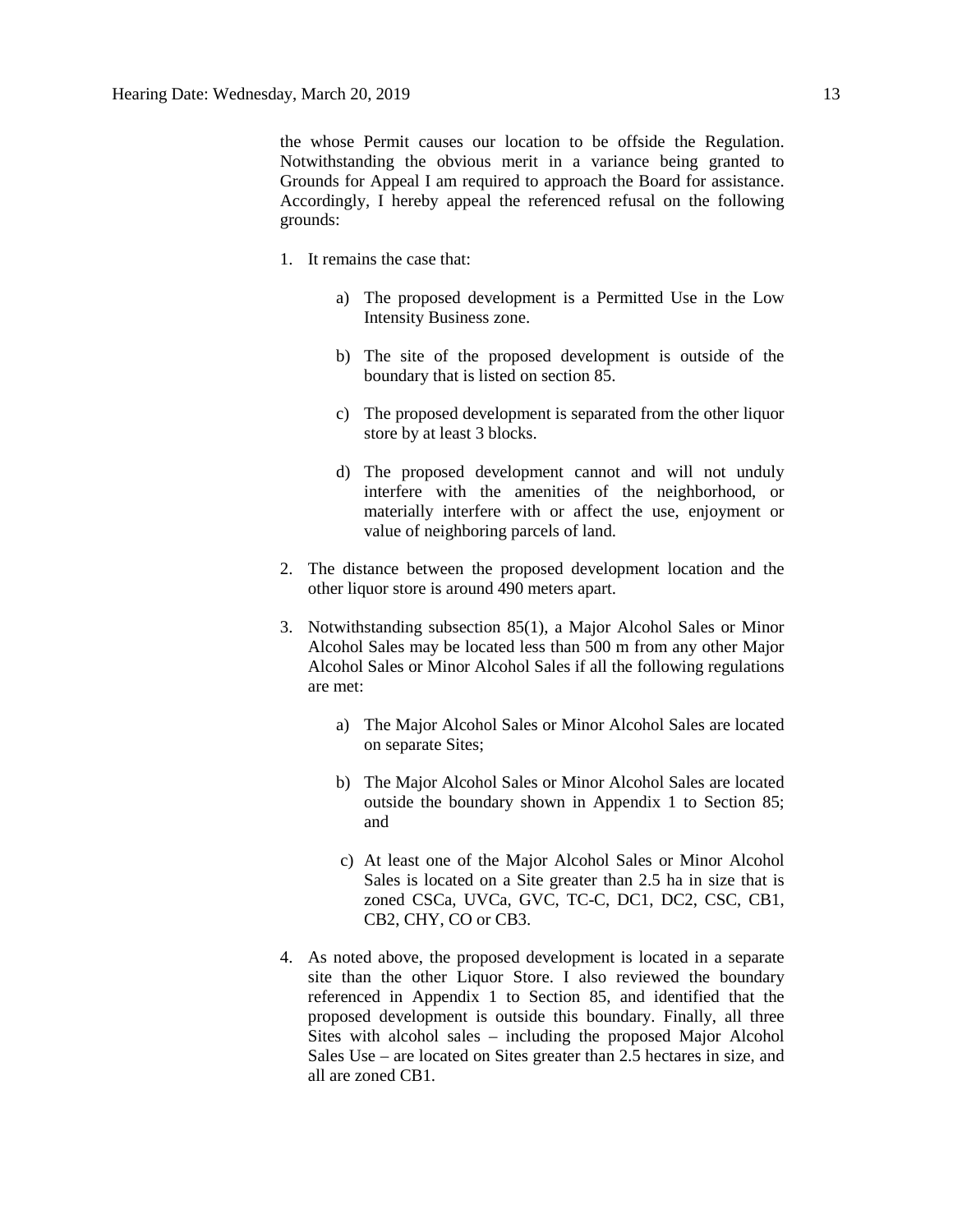- 5. As the proposed development is a Permitted Use, the only issue before this Board is whether the proposed application complies with the applicable development regulations, and if not, whether a variance to any of those regulations should be granted.
- 6. In reference the attached maps for some of liquor stores around the city, confirms that a Minor Alcohol Sales or Major Alcohol Sales facility at approximately 200 – 300 meters apart from each other.
- 7. Such further and other reasons as may be presented at the hearing of this appeal.

## *General Matters*

## **Appeal Information:**

The *Municipal Government Act*, RSA 2000, c M-26 states the following:

#### **Grounds for Appeal**

**685(1)** If a development authority

- (a) fails or refuses to issue a development permit to a person,
- (b) issues a development permit subject to conditions, or
- (c) issues an order under section 645,

the person applying for the permit or affected by the order under section 645 may appeal to the subdivision and development appeal board.

#### **Appeals**

**686(1)** A development appeal to a subdivision and development appeal board is commenced by filing a notice of the appeal, containing reasons, with the board,

- (a) in the case of an appeal made by a person referred to in section 685(1)
	- (i) with respect to an application for a development permit,
		- (A) within 21 days after the date on which the written decision is given under section 642, […]

#### **Hearing and Decision**

**687(3)** In determining an appeal, the subdivision and development appeal board

…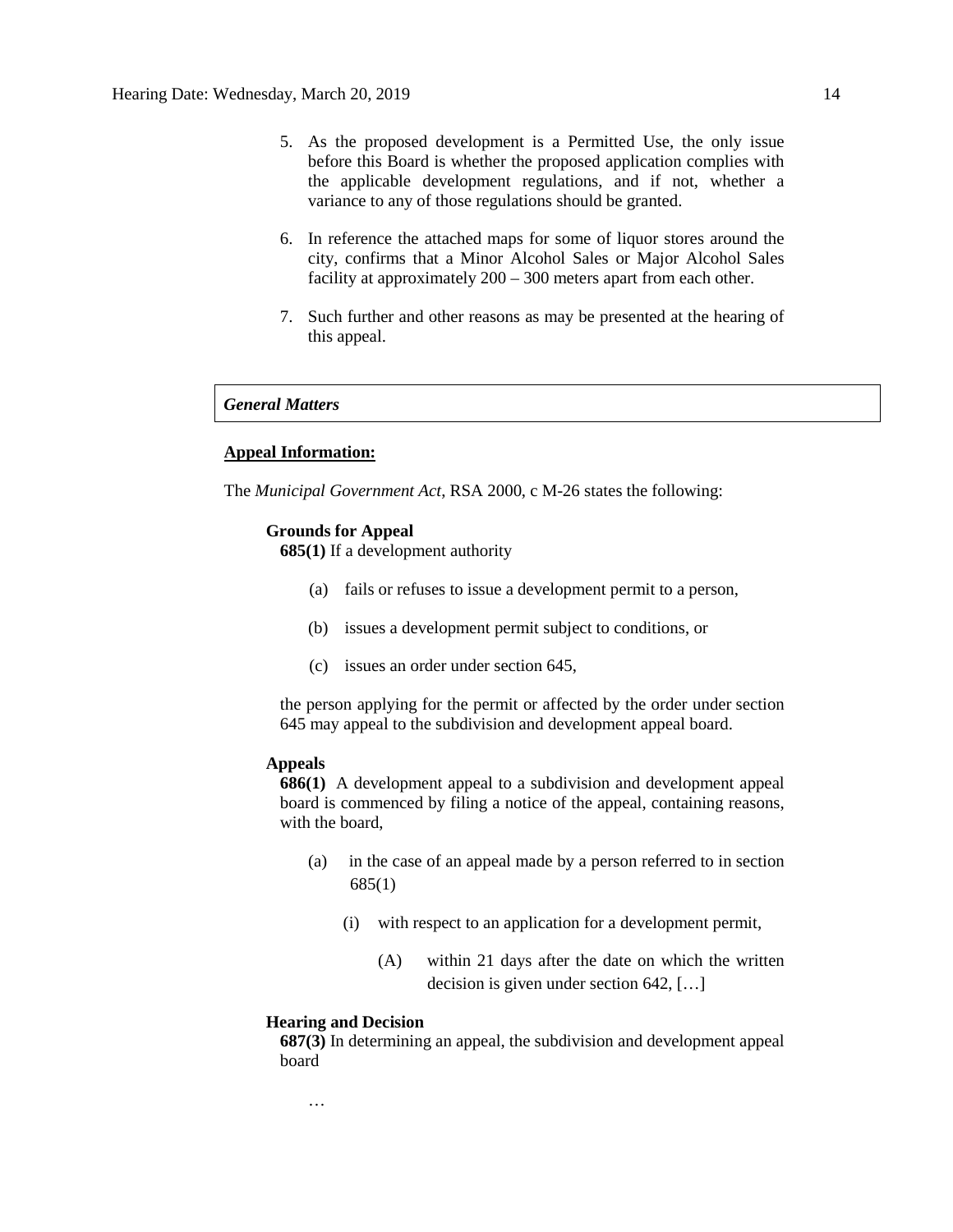- (a.1) must comply with the land use policies;
- (a.2) subject to section 638, must comply with any applicable statutory plans;
- (a.3) subject to clauses (a.4) and (d), must comply with any land use bylaw in effect;
- (a.4) must comply with the applicable requirements of the regulations under the Gaming, Liquor and Cannabis Act respecting the location of premises described in a cannabis licence and distances between those premises and other premises;
	- …
	- (c) may confirm, revoke or vary the order, decision or development permit or any condition attached to any of them or make or substitute an order, decision or permit of its own;
	- (d) may make an order or decision or issue or confirm the issue of a development permit even though the proposed development does not comply with the land use bylaw if, in its opinion,
		- (i) the proposed development would not
			- (A) unduly interfere with the amenities of the neighbourhood, or
			- (B) materially interfere with or affect the use, enjoyment or value of neighbouring parcels of land,
		- and
		- (ii) the proposed development conforms with the use prescribed for that land or building in the land use bylaw.

#### **General Provisions from the** *Edmonton Zoning Bylaw:*

Under section 330.3(21), **Minor Alcohol Sales** is a **Discretionary Use** in the **CB1 Low Intensity Business Zone.**

Section 330.1 states that the **General Purpose** of **CB1 Low Intensity Business Zone** is:

to provide for low intensity commercial, office and service uses located along arterial roadways that border residential areas. Development shall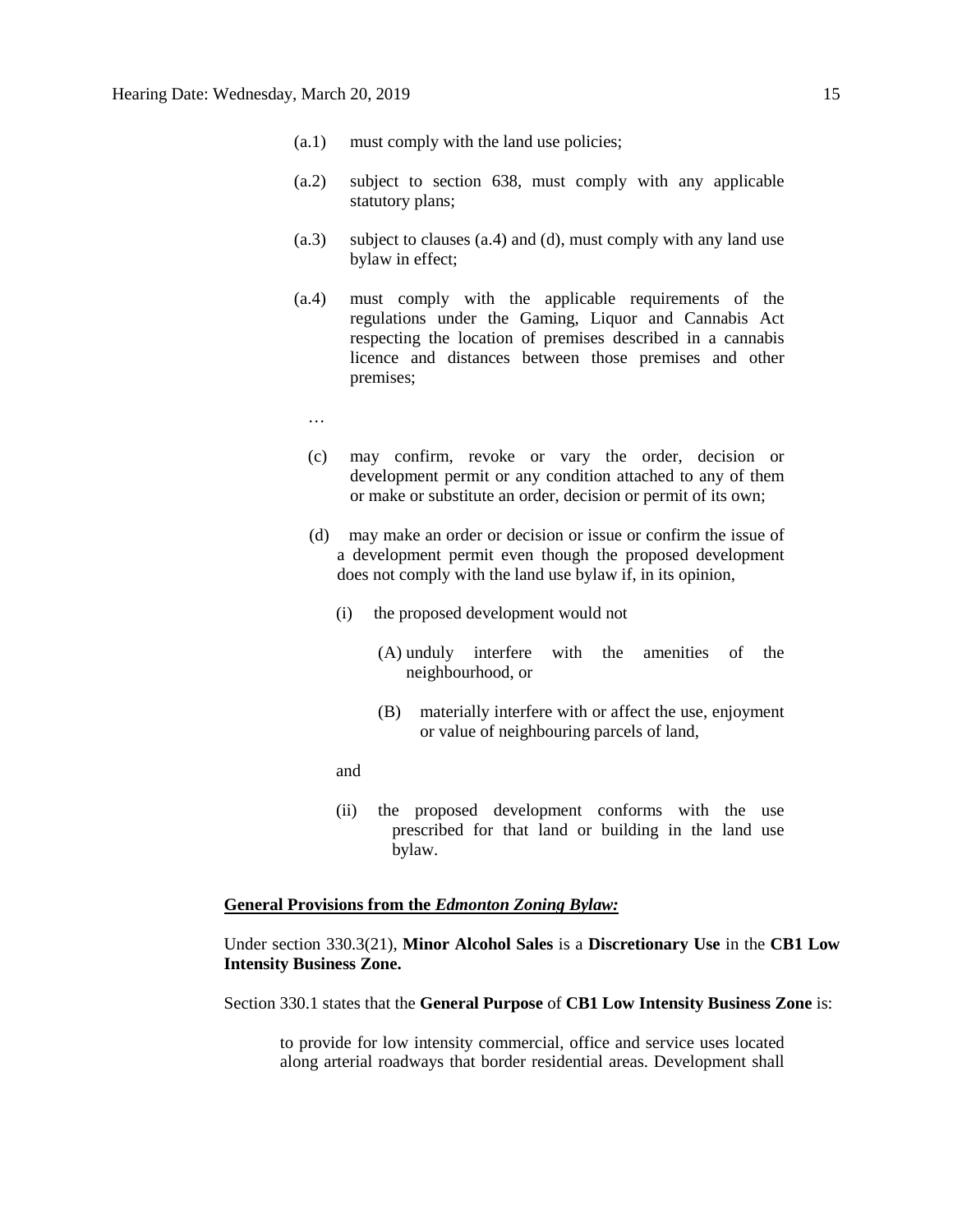be sensitive and in scale with existing development along the commercial street and any surrounding residential neighbourhood.

Under section 7.4(34), **Minor Alcohol Sales** is defined as "development used for the retail sale of any and all types of alcoholic beverages to the public. This Use may include retail sales of related products such as soft drinks and snack foods. The maximum Floor Area for this Use shall be no more than 275 m2 per individual business premises."

### *Separation Distance from Other Alcohol Sales*

Section 85(1) states: "Any Major Alcohol Sales or Minor Alcohol Sales shall not be located less than 500 m from any other Major Alcohol Sales or Minor Alcohol Sales."

## **Development Officer's Determination**

The proposed location of the Minor Alcohol Sales is located within 500 m from an existing approved Minor Alcohol Sales location.

The proposed location does not meet the criteria outlined in Section 85 to allow a variance to this regulation.

## Notice to Applicant/Appellant

Provincial legislation requires that the Subdivision and Development Appeal Board issue its official decision in writing within fifteen days of the conclusion of the hearing.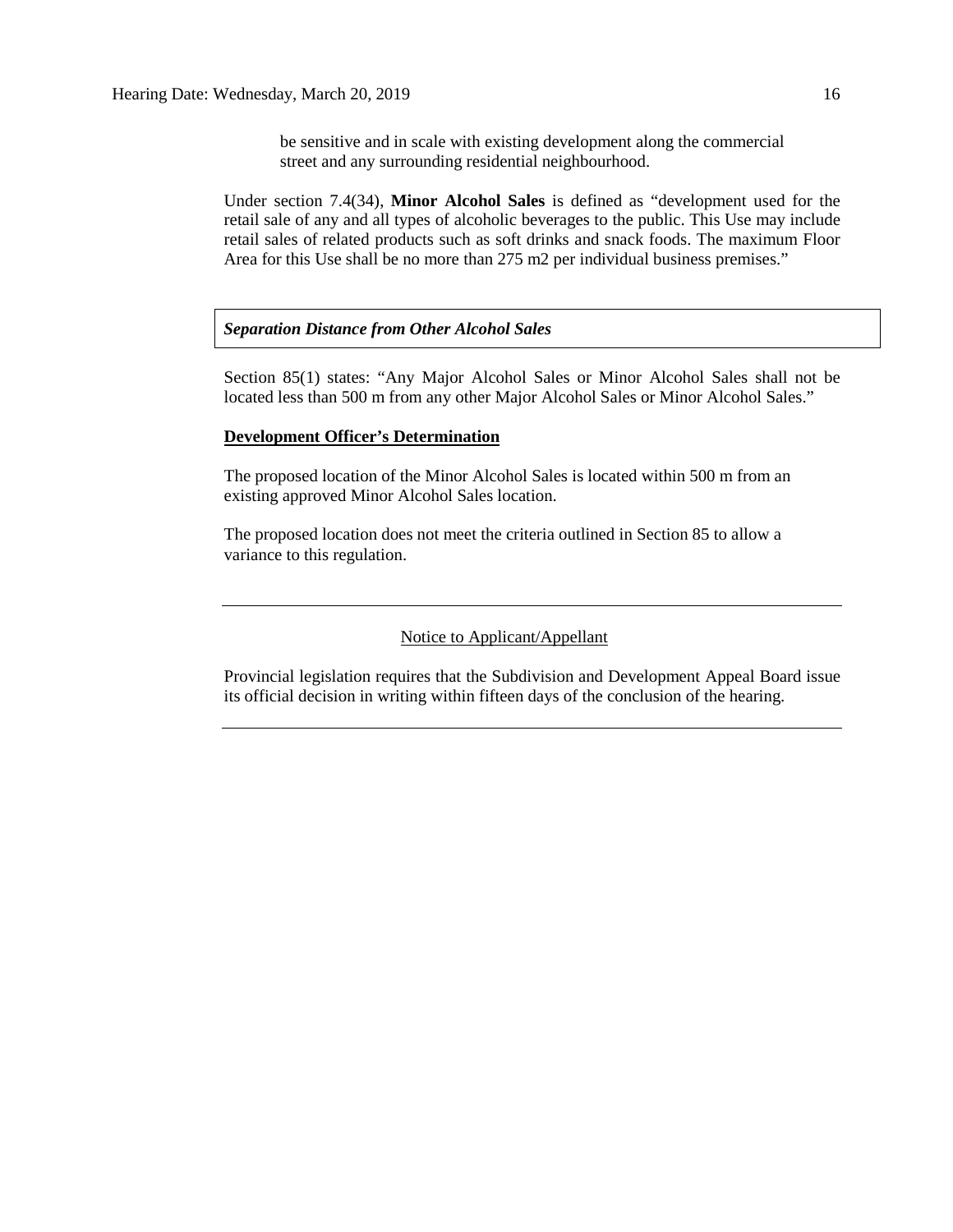|                                                                                                                 |                                                                 |                        |                                       | Project Number: 237889353-005<br><b>Application Date:</b><br>JAN 16, 2019                                                        |  |  |  |
|-----------------------------------------------------------------------------------------------------------------|-----------------------------------------------------------------|------------------------|---------------------------------------|----------------------------------------------------------------------------------------------------------------------------------|--|--|--|
| <b><i><u><u><b>MONTON</b></u></u></i></b>                                                                       |                                                                 |                        |                                       | Printed:<br>February 4, 2019 at 10:53 AM<br>Page:<br>$1$ of $1$                                                                  |  |  |  |
|                                                                                                                 |                                                                 | <b>Application for</b> |                                       |                                                                                                                                  |  |  |  |
|                                                                                                                 |                                                                 |                        | <b>Major Development Permit</b>       |                                                                                                                                  |  |  |  |
| This document is a Development Permit Decision for the development application described below.                 |                                                                 |                        |                                       |                                                                                                                                  |  |  |  |
| Applicant                                                                                                       | Property Address(es) and Legal Description(s)                   |                        |                                       |                                                                                                                                  |  |  |  |
|                                                                                                                 | 11303 - 95 STREET NW                                            |                        |                                       |                                                                                                                                  |  |  |  |
| Plan RN43 Blk 29 Lot 1                                                                                          |                                                                 |                        |                                       |                                                                                                                                  |  |  |  |
|                                                                                                                 | <b>Specific Address(es)</b><br>Suite:<br>1.11305 - 95 STREET NW |                        |                                       |                                                                                                                                  |  |  |  |
|                                                                                                                 |                                                                 |                        | Entryway: 11303 - 95 STREET NW        |                                                                                                                                  |  |  |  |
|                                                                                                                 |                                                                 |                        |                                       |                                                                                                                                  |  |  |  |
| <b>Scope of Application</b>                                                                                     |                                                                 |                        |                                       |                                                                                                                                  |  |  |  |
| To change the Use from a Convenience Retail Store to Minor Alcohol Sales.                                       |                                                                 |                        |                                       |                                                                                                                                  |  |  |  |
| <b>Permit Details</b>                                                                                           |                                                                 |                        |                                       |                                                                                                                                  |  |  |  |
| Class of Permit: Class B                                                                                        |                                                                 |                        | <b>Contact Person:</b>                |                                                                                                                                  |  |  |  |
| Gross Floor Area (sq.m.):                                                                                       |                                                                 |                        | Lot Grading Needed?: N                |                                                                                                                                  |  |  |  |
| New Sewer Service Required: N                                                                                   |                                                                 |                        | NumberOfMainFloorDwellings:           |                                                                                                                                  |  |  |  |
| Site Area (sq. m.): 352.66                                                                                      |                                                                 |                        | Stat. Plan Overlay/Annex Area: (none) |                                                                                                                                  |  |  |  |
| I/We certify that the above noted details are correct.                                                          |                                                                 |                        |                                       |                                                                                                                                  |  |  |  |
| Applicant signature:                                                                                            |                                                                 |                        |                                       |                                                                                                                                  |  |  |  |
| <b>Development Application Decision</b><br>Refused                                                              |                                                                 |                        |                                       |                                                                                                                                  |  |  |  |
| Issue Date: Feb 04, 2019 Development Authority: KIM, JENNIFER                                                   |                                                                 |                        |                                       |                                                                                                                                  |  |  |  |
| <b>Reason for Refusal</b>                                                                                       |                                                                 |                        |                                       |                                                                                                                                  |  |  |  |
| Sales or Minor Alcohol Sales.                                                                                   |                                                                 |                        |                                       | Section 85.1 - Any Major Alcohol Sales or Minor Alcohol Sales shall not be located less than 500 m from any other Major Alcohol  |  |  |  |
| The proposed location does not meet the criteria outlined in Section 85 to allow a variance to this regulation. |                                                                 |                        |                                       | The proposed location of the Minor Alcohol Sales is located within 500 m from an existing approved Minor Alcohol Sales location. |  |  |  |
| <b>Rights of Appeal</b>                                                                                         |                                                                 |                        |                                       |                                                                                                                                  |  |  |  |
| through 689 of the Municipal Government Act.                                                                    |                                                                 |                        |                                       | The Applicant has the right of appeal within 21 days after the date on which the decision is made, as outlined in Section 683    |  |  |  |
| Fees                                                                                                            |                                                                 |                        |                                       |                                                                                                                                  |  |  |  |
|                                                                                                                 | <b>Fee Amount</b>                                               | <b>Amount Paid</b>     | Receipt#                              | <b>Date Paid</b>                                                                                                                 |  |  |  |
| <b>Major Dev. Application Fee</b>                                                                               | \$518.00                                                        | \$518.00               | 05594816                              | Jan 16, 2019                                                                                                                     |  |  |  |
| Total GST Amount:<br><b>Totals for Permit:</b>                                                                  | \$0.00<br>\$518.00                                              | \$518.00               |                                       |                                                                                                                                  |  |  |  |
|                                                                                                                 |                                                                 |                        |                                       |                                                                                                                                  |  |  |  |
|                                                                                                                 |                                                                 |                        |                                       |                                                                                                                                  |  |  |  |
|                                                                                                                 |                                                                 |                        |                                       |                                                                                                                                  |  |  |  |
|                                                                                                                 |                                                                 |                        |                                       |                                                                                                                                  |  |  |  |
|                                                                                                                 |                                                                 |                        |                                       |                                                                                                                                  |  |  |  |
|                                                                                                                 |                                                                 |                        |                                       |                                                                                                                                  |  |  |  |
|                                                                                                                 |                                                                 | THIS IS NOT A PERMIT   |                                       |                                                                                                                                  |  |  |  |
|                                                                                                                 |                                                                 |                        |                                       |                                                                                                                                  |  |  |  |